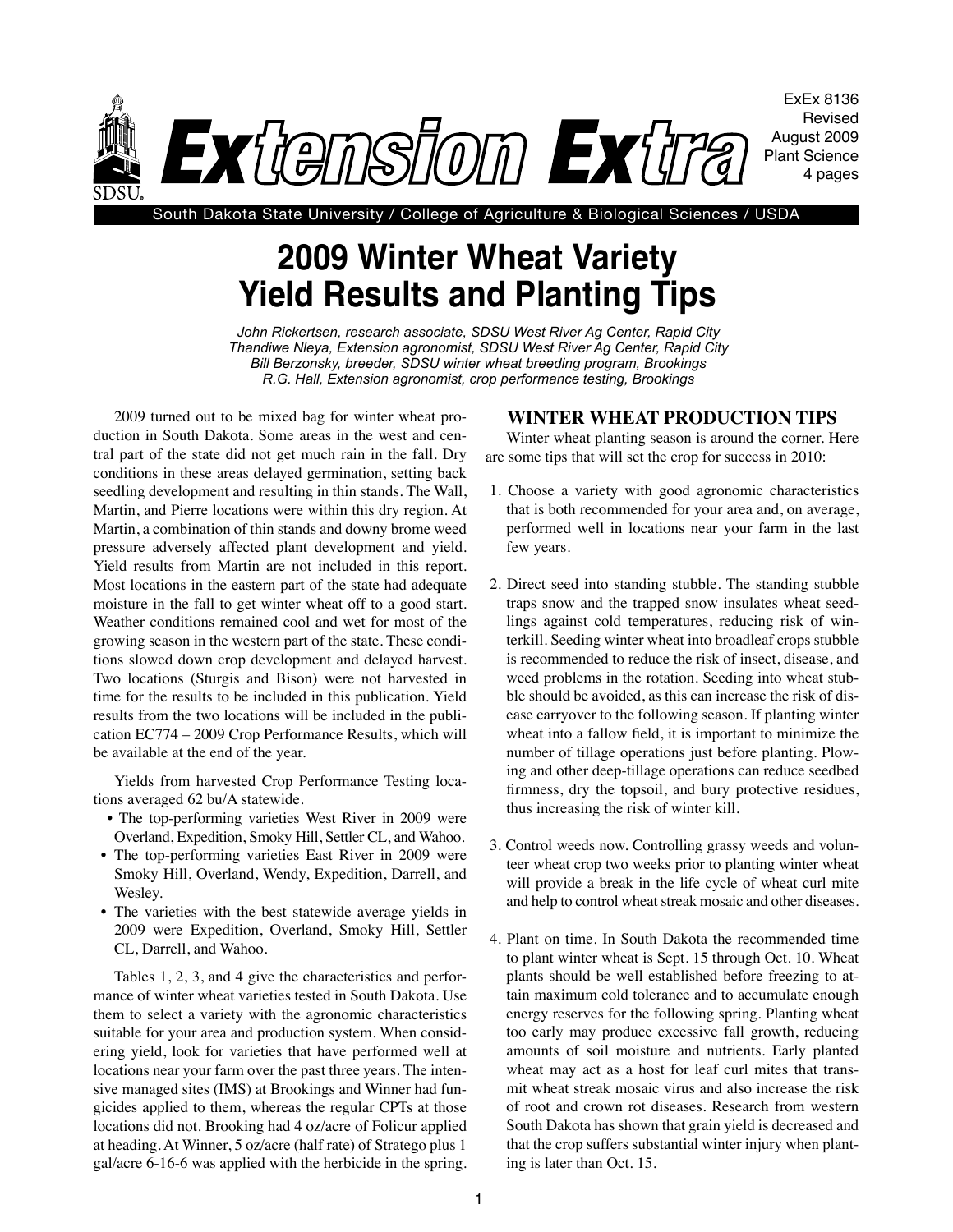- 5. Don't plant too deep or too shallow. Plant winter wheat at a depth of 1.5 to 2 inches in a firm seedbed. Planting deeper than 2 inches reduces emergence and can result in weak, spindly seedlings with a poor ability to survive the winter. For those direct seeding, a uniform depth of 1 to 1.5 inches under optimum moisture conditions will give a good stand. If it is necessary to plant deeper to get to moisture, growers should choose a variety with a longer coleoptile (Table 4). Make sure there is good soil-to-seed contact, especially under drier conditions. If soil cover over the seed is poor, there is risk of exposing the crown and adversely affecting winter survival.
- 6. Plant the right amount of seed. The recommended seeding rates are 22 pure live seeds per square foot (approximately 960,000 seeds/acre). If you have a poor seedbed or are planting later than the recommended dates, increase seeding rate to 28 pure live seeds per square foot. However, properly managed winter wheat has a tremendous ability to tiller and can compensate for thin stands.
- 7. Test soils and apply fertilizer based on soil test results and yield expectations. Research has shown that phosphorus helps winter survival by stimulating root growth and tillering in the fall. Therefore, if soil test results indicate low phosphorus, application of the required rate is recommended.

|                      | Location Yield Avg. (Bu/a at 13% moist.) |                |                 |                          |       |              |        |                |                 |                      |            | Western |            | <b>State</b> |  |
|----------------------|------------------------------------------|----------------|-----------------|--------------------------|-------|--------------|--------|----------------|-----------------|----------------------|------------|---------|------------|--------------|--|
| Variety, Heading [1] | Kennebec                                 |                | Wall            |                          | Hayes |              | Winner |                |                 |                      | Yield Avg. |         | Yield Avg. |              |  |
|                      |                                          |                |                 |                          |       |              | CPT    |                | $IMS*$          |                      | bu/a       |         | bu/a       |              |  |
|                      | 2009                                     | $3-Yr$         | 2009            | $3-Yr$                   | 2009  | $3-Yr$       | 2009   | $3-Yr$         | 2009            | $3-Yr$               | 2009       | $3-Yr$  | 2009       | $3-Yr$       |  |
| **SD06069, -         | 65                                       |                | $\overline{57}$ |                          | 50    |              | 73     |                | 81              |                      | 65         |         | 66         |              |  |
| Smoky Hill, 5        | 61                                       |                | 43              |                          | 50    |              | 81     |                | 81              | ÷.                   | 63         |         | 66         |              |  |
| **SD05118, -         | 64                                       | ÷.             | 48              | $\cdot$                  | 51    | $\mathbf{r}$ | 80     |                | 73              | $\mathbf{r}$         | 63         |         | 65         |              |  |
| **SD06158, -         | 64                                       |                | 53              |                          | 46    |              | 72     |                | 78              | Ĭ.                   | 63         |         | 65         |              |  |
| Expedition, 1        | 62                                       | 60             | 39              | 57                       | 55    | 64           | 75     | 63             | 86              |                      | 63         |         | 65         |              |  |
| Overland, 5          | 60                                       | 69             | 51              | 62                       | 51    | 60           | 73     | 67             | 79              | ×,                   | 63         |         | 64         |              |  |
| Settler CL, 4        | 60                                       |                | 45              |                          | 57    |              | 77     |                | 83              | ÷.                   | 64         |         | 63         |              |  |
| Wahoo, 4             | 70                                       | 67             | 53              | 59                       | 49    | 60           | 74     | 59             | 76              |                      | 64         |         | 63         |              |  |
| Darrell, 6           | 60                                       | 60             | 46              | 56                       | 54    | 62           | 70     | 57             | 75              | ä,                   | 61         |         | 63         |              |  |
| NuDakota~W, 4        | 58                                       | 63             | 42              | 59                       | 47    | 58           | 84     | 72             | 78              | Ĭ.                   | 62         |         | 62         |              |  |
| Wesley, 3            | 59                                       | 62             | 43              | 59                       | 46    | 58           | 73     | 61             | 74              |                      | 59         |         | 62         |              |  |
| **SD06163, -         | 63                                       |                | 44              |                          | 54    |              | 69     | $\overline{a}$ | 73              | Ĭ.                   | 61         |         | 62         |              |  |
| Fuller, 3            | 53                                       | $\overline{a}$ | 38              | $\overline{\phantom{a}}$ | 46    | $\cdot$      | 81     | ÷.             | 80              | ÷,                   | 60         |         | 62         |              |  |
| **SD05W018, -        | 51                                       |                | 45              |                          | 47    |              | 69     |                | 72              | ÷,                   | 57         |         | 62         |              |  |
| Wendy~W, 0           | 46                                       | 56             | 42              | 61                       | 52    | 63           | 77     | 64             | 72              | ÷,                   | 58         |         | 62         |              |  |
| Art, 1               | 47                                       |                | 37              |                          | 50    |              | 77     |                | 76              |                      | 57         |         | 61         |              |  |
| Millennium, 5        | 59                                       | 67             | 50              | 58                       | 50    | 59           | 73     | 64             | 71              | ÷.                   | 61         |         | 61         |              |  |
| Infinity CL, 4       | 58                                       |                | 49              |                          | 55    |              | 73     |                | 76              | $\epsilon$           | 62         |         | 61         |              |  |
| Hawken, 4            | 52                                       | 60             | 39              | 58                       | 47    | 58           | 75     | 65             | 81              |                      | 59         |         | 61         |              |  |
| **SD03164-2, -       | 48                                       |                | 43              |                          | 48    | $\mathbf{r}$ | 72     | $\overline{a}$ | 78              | Ĭ.                   | 58         |         | 61         |              |  |
| Radiant, 5           | 62                                       | $\mathbf{r}$   | 56              | $\cdot$                  | 56    | ٠            | 59     | ä,             | 65              | ä,                   | 60         |         | 60         |              |  |
| Striker, 5           | 61                                       | ×,             | 46              |                          | 54    |              | 69     |                | 69              | ×,                   | 60         |         | 60         |              |  |
| Lyman, 4             | 53                                       | 71             | 41              | 54                       | 50    | 60           | 76     | 66             | 67              | Ĭ.                   | 57         |         | 60         |              |  |
| Harding, 6           | 63                                       | 66             | 51              | 54                       | 50    | 59           | 65     | 57             | 64              | ä,                   | 59         |         | 60         |              |  |
| Hatcher, 3           | 46                                       | 55             | 49              | 58                       | 45    | 56           | 75     | 61             | 77              | Ĭ.                   | 58         |         | 59         |              |  |
| Jagalene, 4          | 53                                       | 48             | 36              | 54                       | 46    | 55           | 71     | 52             | 84              |                      | 58         |         | 59         |              |  |
| Arapahoe, 4          | 59                                       | 66             | 46              | 56                       | 51    | 59           | 72     | 61             | 67              |                      | 59         |         | 59         |              |  |
| Alice~W, 0           | 53                                       | 56             | 38              | 56                       | 47    | 56           | 71     | 61             | 75              | ä,                   | 57         |         | 59         |              |  |
| Jerry, 6             | 58                                       | 58             | 55              | 53                       | 51    | 55           | 60     | 51             | 58              |                      | 56         |         | 58         |              |  |
| AP503CL2, 4          | 54                                       |                | 35              |                          | 49    |              | 64     |                | 76              |                      | 56         | ä,      | 57         |              |  |
| Test avg. :          | 57                                       | 61             | 45              | 57                       | 50    | 59           | 73     | 61             | $\overline{75}$ | $\ddot{\phantom{a}}$ | 60         | ÷.      | 62         |              |  |
| High avg.:           | 70                                       | 71             | 57              | 62                       | 57    | 64           | 84     | 72             | 86              |                      | 65         |         | 66         |              |  |
| Low avg.:            | 46                                       | 48             | 35              | 53                       | 45    | 55           | 59     | 51             | 58              |                      | 56         |         | 57         |              |  |
| #LSD (0.05):         | 8                                        | 9              | 5               | <b>NS</b>                | 6     | 4            | 10     | 8              | 9               |                      | 5          |         | 3          |              |  |
| ##TPG-value:         | 62                                       | 62             | 52              | 53                       | 51    | 60           | 74     | 64             | 77              |                      | 60         |         | 63         |              |  |
| ###C.V.:             | 10                                       | $\overline{7}$ | 7               | 8                        | 8     | 8            | 10     | 9              | 9               |                      | 13         |         | 13         |              |  |

|  |  |  | Table 1. Winter wheat yield results - West River Locations, 2007 - 2009 (Bu/A) |
|--|--|--|--------------------------------------------------------------------------------|
|--|--|--|--------------------------------------------------------------------------------|

[1] Heading- days earlier or later (- or +) than Expedition, the check variety (Ck) for maturity.

\* Indicates intensive management study (IMS).# If the difference between two varieties within a column equals or exceeds the LSD value, the difference is significant; if not, the difference is nonsignificant (NS) at the 0.05 level of probability.

## Minimum value required for variety to qualify for the top performance group (TPG).

###A measure of experimental error, 15% or less is best for yield.

\*\* Indicates breeding lines from the SDSU breeding program.

<sup>+</sup> Indicates values within a column that qualify for the TPG.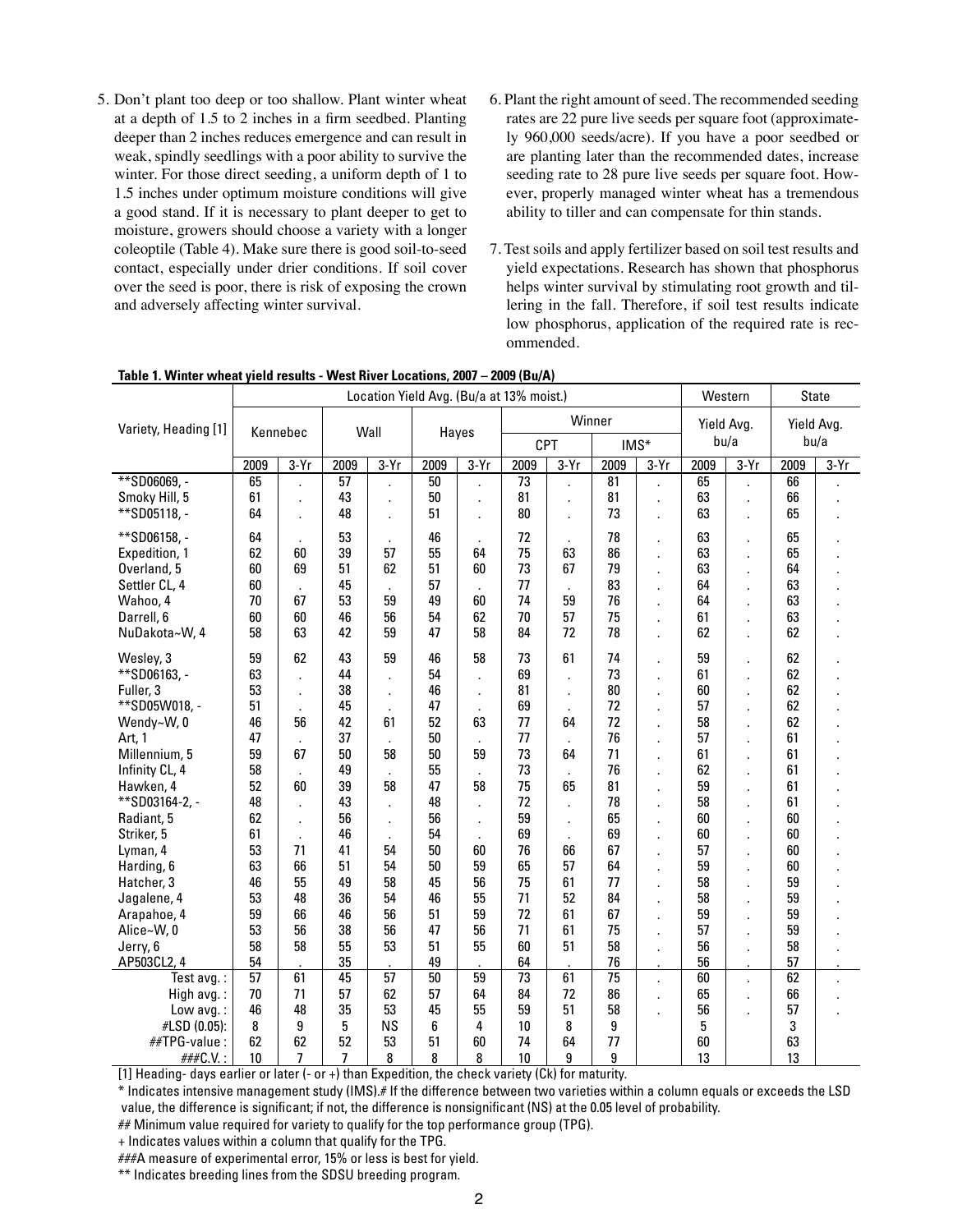| Variety, Head- | Location Yield Avg. (Bu/a at 13% moist.) |                |                          |        |      |            |      |                |      |        |      |              | <b>Eastern Yield</b> |                      | <b>State</b> |        |
|----------------|------------------------------------------|----------------|--------------------------|--------|------|------------|------|----------------|------|--------|------|--------------|----------------------|----------------------|--------------|--------|
| $[1]$          | <b>Brookings</b>                         |                |                          | Selby  |      | Platte     |      | Onida          |      | Pierre |      | Yield Avg.   |                      | Yield Avg.           |              |        |
| ing            | <b>CPT</b>                               |                | $\overline{\text{IMS*}}$ |        |      |            |      |                |      |        |      |              |                      | bu/a                 | bu/a         |        |
|                | 2009                                     | $3-Yr$         | 2009                     | $3-Yr$ | 2009 | $3-Yr$     | 2009 | $3-Yr$         | 2009 | $3-Yr$ | 2009 | $3-Yr$       | 2009                 | $3-Yr$               | 2009         | $3-Yr$ |
| SD06069, -     | $\overline{75}$                          |                | 86                       |        | 78   |            | 68   |                | 48   |        | 43   |              | 66                   |                      | 66           |        |
| Smoky Hill, 5  | 66                                       | $\overline{a}$ | 84                       | ä,     | 77   | ÷.         | 81   | ä,             | 49   | ÷,     | 48   | ä,           | 68                   | ä,                   | 66           |        |
| SD05118. -     | 72                                       |                | 85                       |        | 79   | $\epsilon$ | 79   | ä,             | 48   |        | 40   | ×.           | 67                   | ä,                   | 65           |        |
| SD06158. -     | 70                                       |                | 79                       | ×.     | 84   |            | 75   | $\mathbf{r}$   | 47   |        | 50   | $\mathbf{r}$ | 68                   | ×,                   | 65           |        |
| Expedition, 1  | 71                                       | 65             | 84                       |        | 70   | 71         | 83   | 75             | 49   | 61     | 46   | 50           | 67                   | ×,                   | 65           |        |
| Overland, 5    | 65                                       | 68             | 73                       |        | 73   | 78         | 79   | 78             | 52   | 66     | 50   | 58           | 65                   | ÷,                   | 64           |        |
| Settler CL, 4  | 63                                       |                | 74                       |        | 69   |            | 72   |                | 51   |        | 46   |              | 63                   | $\ddot{\phantom{a}}$ | 63           |        |
| Wahoo, 4       | 54                                       | 60             | 63                       | ÷.     | 75   | 68         | 81   | 68             | 49   | 59     | 48   | 52           | 62                   | ×,                   | 63           |        |
| Darrell, 6     | 72                                       | 64             | 73                       |        | 76   | 66         | 73   | 65             | 52   | 61     | 43   | 46           | 65                   | ä,                   | 63           |        |
| NuDakota~W, 4  | 67                                       | 67             | 73                       | ×.     | 75   | 71         | 71   | 73             | 46   | 62     | 42   | 50           | 62                   | ×,                   | 62           |        |
| Wesley, 3      | 68                                       | 63             | 66                       | ×.     | 75   | 67         | 83   | 73             | 49   | 63     | 46   | 50           | 65                   | ×,                   | 62           |        |
| SD06163, -     | 67                                       |                | 72                       |        | 74   |            | 83   |                | 43   |        | 44   | ä,           | 64                   | $\ddot{\phantom{a}}$ | 62           |        |
| Fuller, 3      | 68                                       |                | 83                       |        | 72   |            | 69   |                | 47   |        | 41   |              | 63                   |                      | 62           |        |
| SD05W018, -    | 75                                       |                | 81                       |        | 74   |            | 71   | $\overline{a}$ | 46   |        | 48   |              | 66                   | $\overline{a}$       | 62           |        |
| Wendy~W, 0     | 66                                       | 65             | 79                       |        | 77   | 73         | 79   | 71             | 48   | 62     | 48   | 51           | 66                   |                      | 62           |        |
| Art. 1         | 78                                       |                | 76                       | ÷.     | 77   |            | 72   |                | 45   |        | 36   | $\mathbf{r}$ | 64                   | $\ddot{\phantom{a}}$ | 61           |        |
| Millennium, 5  | 62                                       | 64             | 73                       | ÷      | 72   | 73         | 73   | 73             | 47   | 61     | 41   | 51           | 61                   | ä,                   | 61           |        |
| Infinity CL, 4 | 65                                       |                | 78                       |        | 69   |            | 68   |                | 48   |        | 37   | $\mathbf{r}$ | 61                   | ×,                   | 61           |        |
| Hawken, 4      | 64                                       | 68             | 74                       | ×.     | 74   | 65         | 70   | 68             | 50   | 61     | 42   | 45           | 62                   | ×,                   | 61           |        |
| SD03164-2, -   | 71                                       |                | 78                       |        | 63   |            | 80   |                | 44   |        | 44   | ä,           | 63                   | $\ddot{\phantom{a}}$ | 61           |        |
| Radiant, 5     | 60                                       |                | 75                       |        | 83   |            | 52   |                | 51   |        | 43   |              | 61                   |                      | 60           |        |
| Striker, 5     | 67                                       |                | 77                       |        | 78   |            | 60   |                | 37   |        | 38   |              | 60                   | ÷,                   | 60           |        |
| Lyman, 4       | 69                                       | 71             | 81                       |        | 67   | 76         | 73   | 71             | 45   | 59     | 38   | 49           | 62                   | ×,                   | 60           |        |
| Harding, 6     | 63                                       | 63             | 73                       |        | 77   | 72         | 65   | 66             | 44   | 58     | 40   | 51           | 60                   | ä,                   | 60           |        |
| Hatcher, 3     | 58                                       | 60             | 77                       | ÷      | 68   | 59         | 66   | 64             | 51   | 57     | 37   | 43           | 60                   | ×,                   | 59           |        |
| Jagalene, 4    | 50                                       | 50             | 68                       |        | 70   | 55         | 76   | 60             | 51   | 58     | 45   | 49           | 60                   | ×,                   | 59           |        |
| Arapahoe, 4    | 64                                       | 65             | 73                       | ÷.     | 71   | 70         | 71   | 67             | 44   | 59     | 34   | 46           | 60                   | $\ddot{\phantom{a}}$ | 59           |        |
| Alice~W, 0     | 68                                       | 62             | 79                       |        | 62   | 61         | 67   | 62             | 46   | 60     | 39   | 48           | 60                   |                      | 59           |        |
| Jerry, 6       | 62                                       | 60             | 73                       |        | 76   | 72         | 64   | 61             | 45   | 55     | 33   | 37           | 59                   | ×,                   | 58           |        |
| AP503CL2, 4    | 68                                       |                | 70                       |        | 64   |            | 68   |                | 41   |        | 39   |              | 58                   |                      | 57           |        |
| Test avg.:     | 66                                       | 63             | $\overline{76}$          |        | 73   | 68         | 72   | 68             | 47   | 60     | 42   | 49           | 63                   |                      | 62           |        |
| High avg.:     | 78                                       | 71             | 86                       | ä,     | 84   | 78         | 83   | 78             | 52   | 66     | 50   | 58           | 68                   | ÷,                   | 66           |        |
| Low avg.:      | 50                                       | 50             | 63                       | k.     | 62   | 55         | 52   | 60             | 37   | 55     | 33   | 37           | 58                   | ÷.                   | 57           |        |
| #LSD (0.05):   | 12                                       | 11             | 9                        |        | 10   | 14         | 9    | 12             | 6    | 8      | 7    | 10           | 4                    |                      | 3            |        |
| ##TPG-value:   | 66                                       | 60             | 77                       |        | 74   | 64         | 74   | 66             | 46   | 58     | 43   | 48           | 63                   |                      | 63           |        |
| $C.V.$ :       | 13                                       | 9              | 9                        |        | 9    | 7          | 9    | 9              | 10   | 8      | 11   | 9            | 12                   |                      | 13           |        |

**Table 2. Winter wheat yield results - East River Locations, 2007 - 2009 (Bu/A)**

[1] Heading- days earlier or later (- or +) than Expedition, the check variety (Ck) for maturity.

\* Intenive management study (IMS).

Note: Additional table footnotes in Table 1.

**Table 3. Western, eastern, and statewide winter wheat grain protein averages in 2009. Table sorted by state protein average.**

| Variety, Heading | Protein average by region |      |       |  |  |  |  |  |
|------------------|---------------------------|------|-------|--|--|--|--|--|
| $[1]$            | West                      | East | State |  |  |  |  |  |
|                  | %                         | %    | %     |  |  |  |  |  |
| Art, 1           | 16.1                      | 14.2 | 14.8  |  |  |  |  |  |
| Wesley, 3        | 15.6                      | 14.0 | 14.5  |  |  |  |  |  |
| Harding, 6       | 15.7                      | 13.9 | 14.4  |  |  |  |  |  |
| Arapahoe, 4      | 15.3                      | 13.9 | 14.3  |  |  |  |  |  |
| Jerry, 6         | 15.2                      | 13.9 | 14.3  |  |  |  |  |  |
| SD03164-2, -     | 15.6                      | 13.7 | 14.3  |  |  |  |  |  |
| Striker, 5       | 15.0                      | 13.9 | 14.2  |  |  |  |  |  |
| Lyman, 4         | 15.0                      | 13.9 | 14.2  |  |  |  |  |  |
| Hawken, 4        | 14.9                      | 13.9 | 14.2  |  |  |  |  |  |
| SD06163, -       | 15.9                      | 13.4 | 14.1  |  |  |  |  |  |
| Wendy~W, 0       | 14.9                      | 13.8 | 14.1  |  |  |  |  |  |
| Wahoo, 4         | 14.7                      | 13.8 | 14.1  |  |  |  |  |  |
| SD06069, -       | 14.8                      | 13.8 | 14.1  |  |  |  |  |  |
| Jagalene, 4      | 14.6                      | 13.8 | 14.0  |  |  |  |  |  |
| Fuller, 3        | 14.7                      | 13.6 | 13.9  |  |  |  |  |  |
| Smoky Hill, 5    | 14.7                      | 13.5 | 13.9  |  |  |  |  |  |
| SD05118, -       | 14.7                      | 13.5 | 13.8  |  |  |  |  |  |
| Millennium, 5    | 14.3                      | 13.5 | 13.8  |  |  |  |  |  |
| NuDakota~W, 4    | 14.6                      | 13.4 | 13.8  |  |  |  |  |  |
| Alice~W, 0       | 15.0                      | 13.2 | 13.7  |  |  |  |  |  |

| Variety, Heading | Protein average by region |      |       |  |  |  |  |  |
|------------------|---------------------------|------|-------|--|--|--|--|--|
| $[1]$            | West                      | East | State |  |  |  |  |  |
|                  | %                         | %    | %     |  |  |  |  |  |
| Radiant, 5       | 14.1                      | 13.5 | 13.7  |  |  |  |  |  |
| Expedition, 1    | 14.6                      | 13.3 | 13.7  |  |  |  |  |  |
| Darrell, 6       | 14.7                      | 13.1 | 13.5  |  |  |  |  |  |
| Overland, 5      | 14.3                      | 13.2 | 13.5  |  |  |  |  |  |
| SD06158, -       | 14.7                      | 13.0 | 13.5  |  |  |  |  |  |
| AP503CL2, 4      | 14.4                      | 13.1 | 13.5  |  |  |  |  |  |
| SD05W018. -      | 14.3                      | 13.0 | 13.3  |  |  |  |  |  |
| Settler CL, 4    | 13.8                      | 12.9 | 13.1  |  |  |  |  |  |
| Infinity CL, 4   | 13.9                      | 12.8 | 13.1  |  |  |  |  |  |
| Hatcher, 3       | 13.9                      | 12.8 | 13.1  |  |  |  |  |  |
| Test avg.:       | 14.8                      | 13.5 | 13.9  |  |  |  |  |  |
| High avg.:       | 16.1                      | 14.2 | 14.8  |  |  |  |  |  |
| Low avg.:        | 13.8                      | 12.8 | 13.1  |  |  |  |  |  |
| #LSD (.05):      | 0.3                       | 0.5  | 0.4   |  |  |  |  |  |
| ## TPG-value :   | 15.8                      | 13.7 | 14.4  |  |  |  |  |  |
| ### C.V. :       | 2.0                       | 6.0  | 5.0   |  |  |  |  |  |

[1] Heading- days earlier or later (- or +) than Expedition, the check variety (Ck) for maturity.

Note: Additional table footnotes in Table 1.